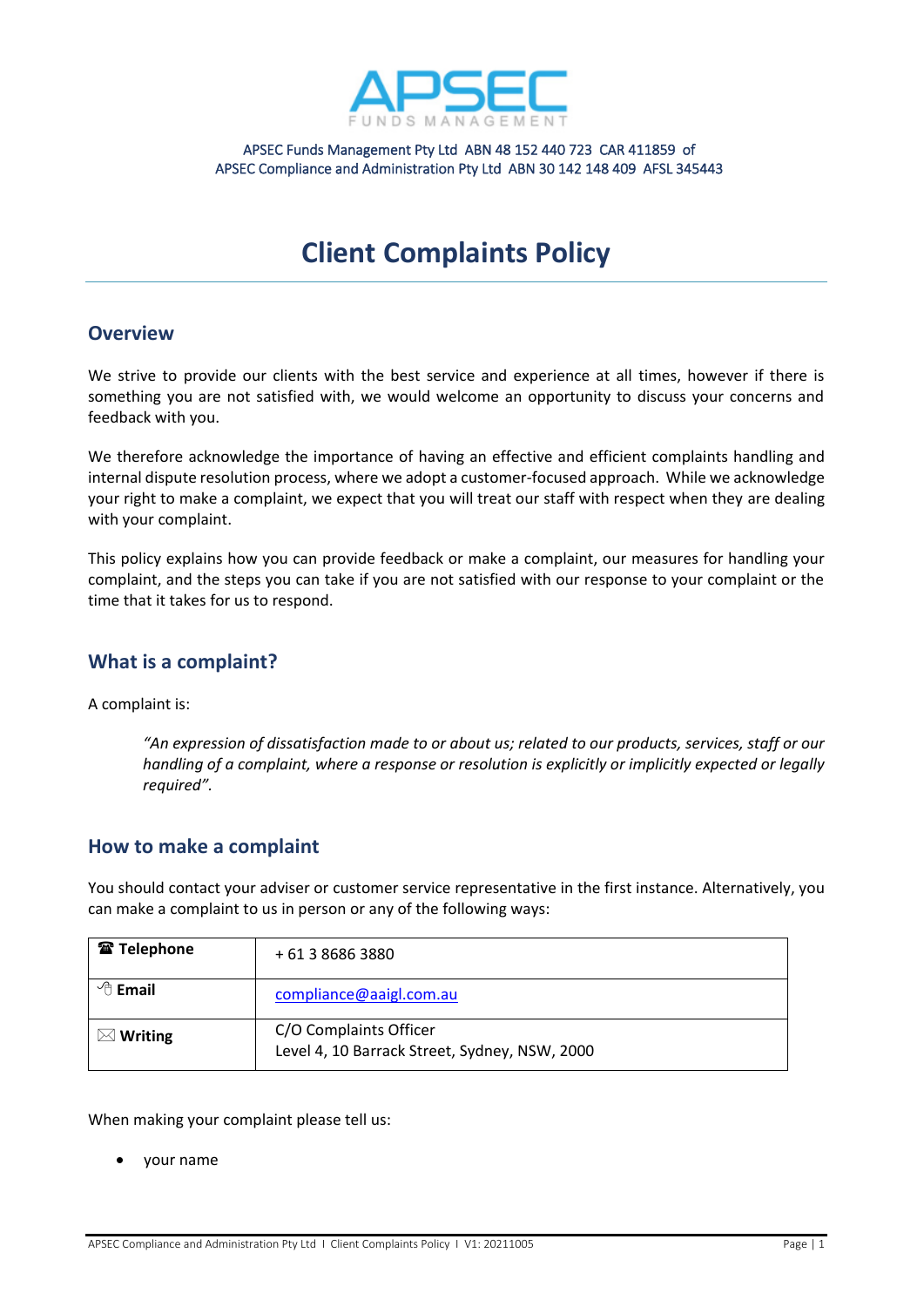- how you wish us to contact you (for example, by phone, email)
- what your complaint is about; and
- what you are seeking to resolve your complaint.

## **If you need help to make a complaint**

If you need help to make or manage your complaint, you can appoint someone (for example, a relative or friend) to represent you. Please note that we will need your written authority to speak to any representative that you appoint.

We can also arrange an interpreter for you, to assist you to fill out forms or assist you to express your complaint and other assistance including providing documents in a larger font, engaging an Australian Sign Language (AUSLAN) interpreter, and other types of related services.

## **How we will deal with your complaint**

#### *Acknowledgement*

We will acknowledge receipt of your complaint and try to resolve it as quickly as possible.

Generally, where your complaint is made:

- verbally we will acknowledge your complaint in the same manner and, in writing, within one business day, or as soon as practicable;
- in writing by email or via social media, we will acknowledge your complaint, in writing, within one business day or as soon as practicable thereafter.

When acknowledging your complaint, we will also have regard to any preferences you have communicated to us in relation to the way in which you wish for us to communicate with you.

#### *Investigation of your complaint*

If we cannot resolve your complaint immediately, we will need some time to investigate your concerns.

We may also request that you provide us with further information to assist with our investigation.

# *Providing a Response*

We will provide you with our written reasons for a resolution to your complaint within 30 days where:

- your complaint is not resolved within 5 business days of us receiving your complaint;
- if you request a written response.

If we reject your complaint (whether in full or in part), in our response we will: